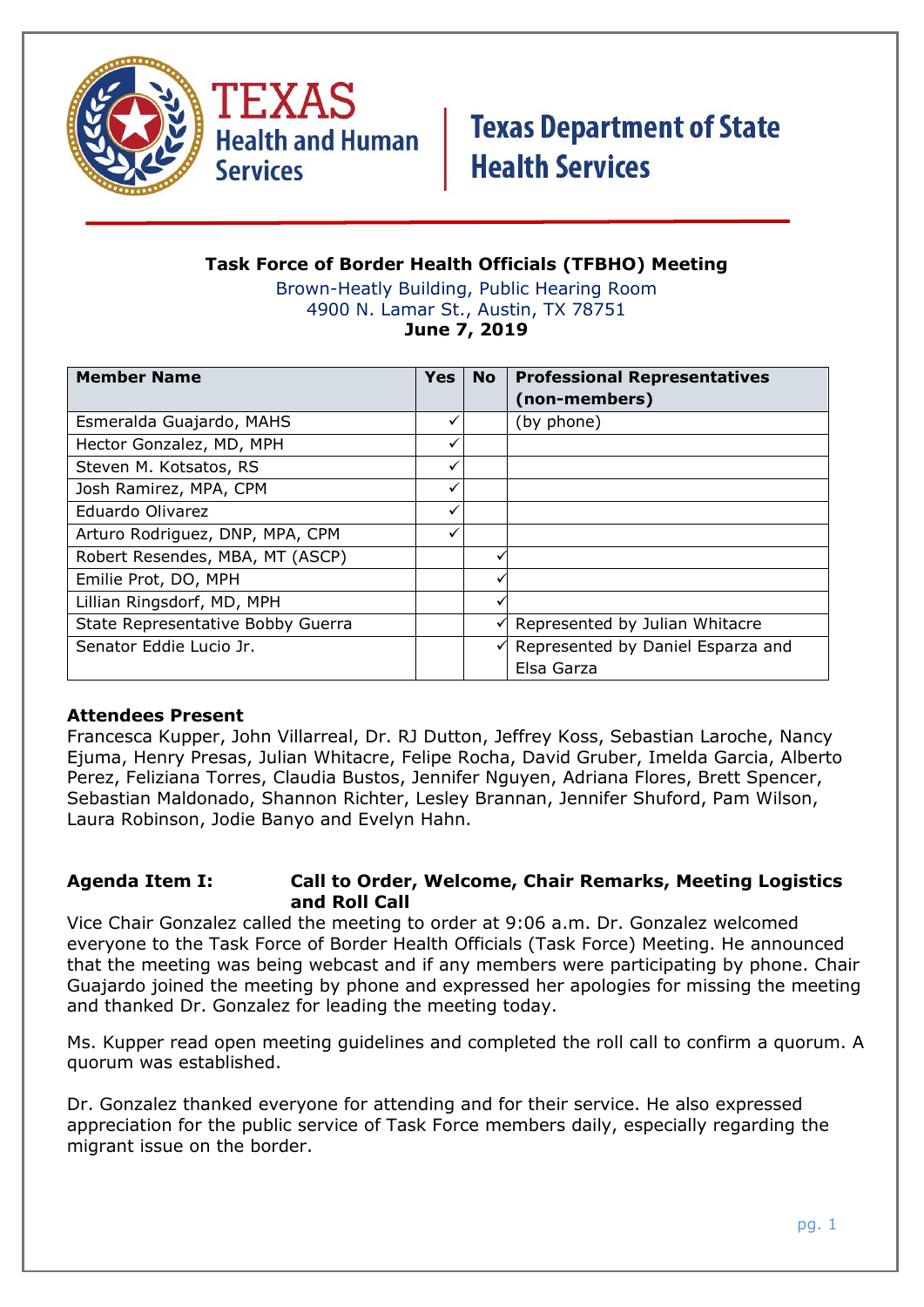

Chair Guajardo agreed with Dr. Gonzalez's sentiments. She thanked the state and other Task Force Members who lead local health departments who deal with this sensitive issue as well and appreciated their efforts.

### **Agenda Item II: Approval of March 8, 2018 Meeting Minutes**

Dr. Gonzalez asked Task Force members had time to review the March 8 meeting minutes. Dr. Rodriguez requested that Chris Haggstrom be noted as interim director for City of Brownsville. Mr. Eddie Olivarez motioned to approve the minutes, noting Dr. Rodriguez' revision. Mr. Steven Kotsatos seconded the motion. The meeting minutes were approved.

#### **Agenda Item III: Presentation – Community Health Worker Certification Program 101 and collaboration with the Office of Border Public Health as a Training Center**

Dr. Gonzalez welcomed Brett Spencer and Adriana Flores. They introduced themselves and presented an overview of their program and their collaborative efforts with the Office of Border Public Health(OBPH). Mr. Spencer explained that he would initiate the presentation and Ms. Flores would present most of the presentation as the Community Health Worker(CHW)/Promotores expert. Dr. RJ Dutton and Mr. John Villarreal also addressed collaborative efforts with their program.



Mr. Olivarez asked questions regarding CHWs/Promotores curricula. Ms. Flores explained that new rule allows DSHS and HHSC programs to produce curricula that would allow certified training credits for CHW/Promotores. She also answered questions on other related matters.

Mr. Spencer spoke of collaborations and stated that a CHW/Promotores Conference is being planned for August of 2019.

Dr. RJ Dutton spoke of the CHW Training Center Plan. He also expressed that the OBPH Training Center would be receiving recommendations from the Task Force regarding curricula and spoke of continued collaboration on behalf of OBPH. He also explained that the upcoming conference would be an accomplishment with hopes of it becoming a yearly event. Dr. Dutton reiterated that the training center was one of 39 other training centers in the state, with OBPH being the only training center within DSHS. He presented Claudia Bustos as the newly-hired Community-based Healthy Border Coordinator. She will be leading the charge regarding the development of the OBPH Training Center.

Dr. Gonzalez asked about border representation on the CHW Committee. Ms. Flores explained that state-wise, equitable representation is considered for all committee members. She also explained that meetings are held in Austin as a neutral site (much like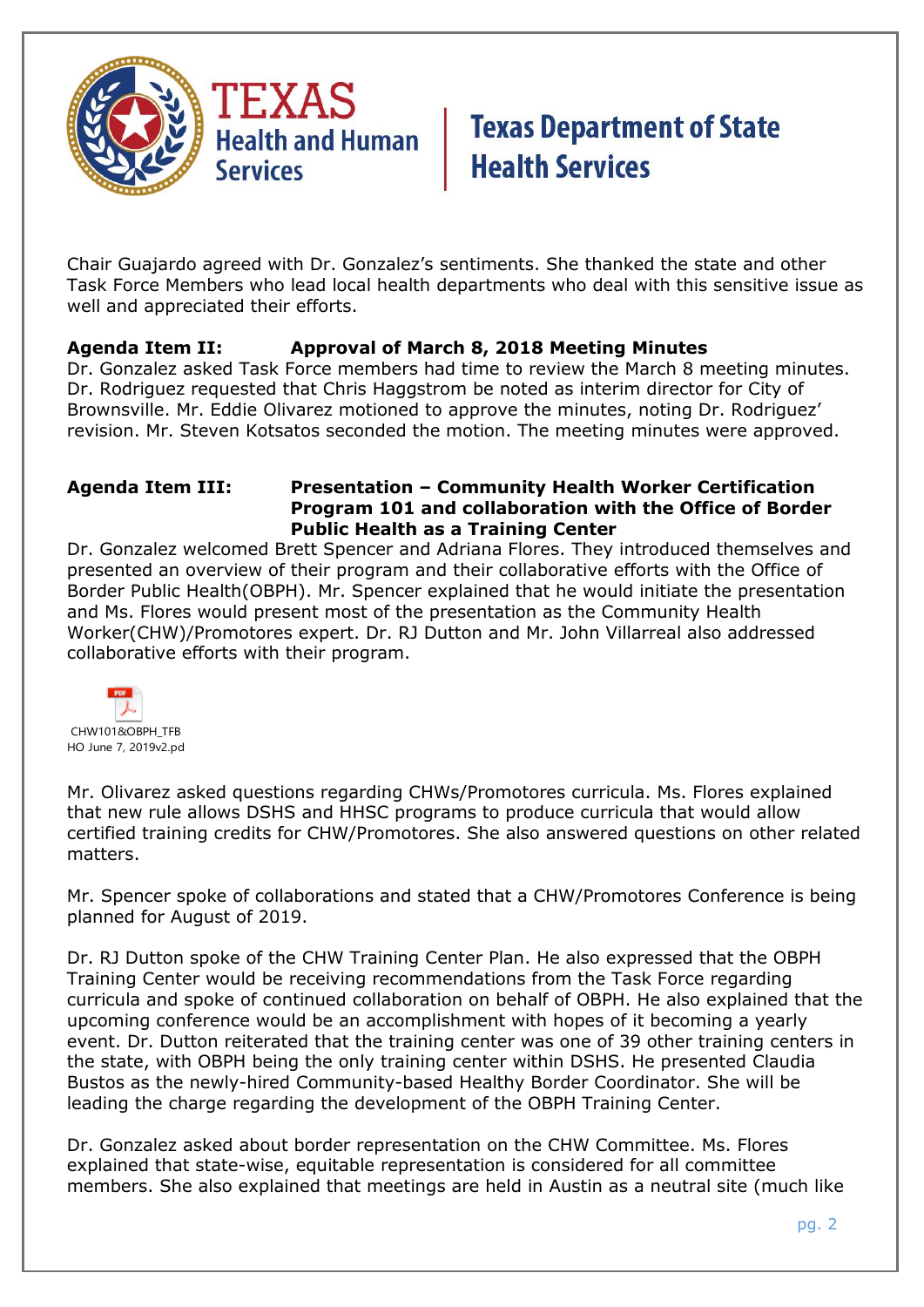

the Task Force) and that webcasting access is a must regardless of location. Dr. Gonzalez also asked about CEUs for non-residents, since many public health professionals from Mexico attend binational trainings. Ms. Flores explained that continuing education credits can only be granted to Texas residents. If other states or countries want to accept the credits, that is up to them.

Dr. Gonzalez thanked Ms. Flores and expressed how important it was to have standardized training, including pre-natal, post-partum, breastfeeding, disease management to help people understand the importance of diabetes management and other illnesses, such as dementia due stigmas with behavioral health and substance abuse.

Dr. Dutton expressed that we have a lot of aspirations for our training center. He explained that we're just beginning and that OBPH looks forward to working together with many networks and conducting strategic planning and needs assessments to examine where to make the best impact to partner and build coalitions.

Ms. Flores agreed and addressed Dr. Gonzalez' comment about dementia. She explained that a curriculum regarding dementia had recently been approved from the Alzheimer's Association of Texas as a Training Center, based on the basics of Alzheimer's Disease and dementia, including signs and symptoms, specifically for CHW/Promotores.

Dr. Gonzalez thanked Ms. Flores and Dr. Dutton for their continued work with CHWs and expressed the need for border, data-driven curricula to focus on Latino and cultural issues. Mr. Spencer clarified that the program is working expeditiously to lay the groundwork on rules to prepare to receive input from Task Force members.

Dr. Rodriguez asked about cultural awareness and bilingual curricula issues related to core competencies. Ms. Flores explained that this particular topic falls under "communication" as a core competency to ensure that CHWs that are not bilingual in English/Spanish are knowledgeable about bilingual resources available at the community level, so they pass that information to CHWs. Mr. Villarreal explained that the OBPH Training Center was considering required bilingual, side-by-side slides on all related curricula. Dr. Gonzalez thanked OBPH for their continued work with CHWs.

A break was taken at 10:15am. Task Force members reconvened at 10:25am.

### **Agenda Item IV: Presentation – South Texas Adolescent Summit**

Dr. G introduced Alberto Perez, Regional Manager for Region 11 (OBPH). Mr. Perez presented an overview of the South Texas Adolescent Summit with details from last year's summit and plans for another successful event later this year.

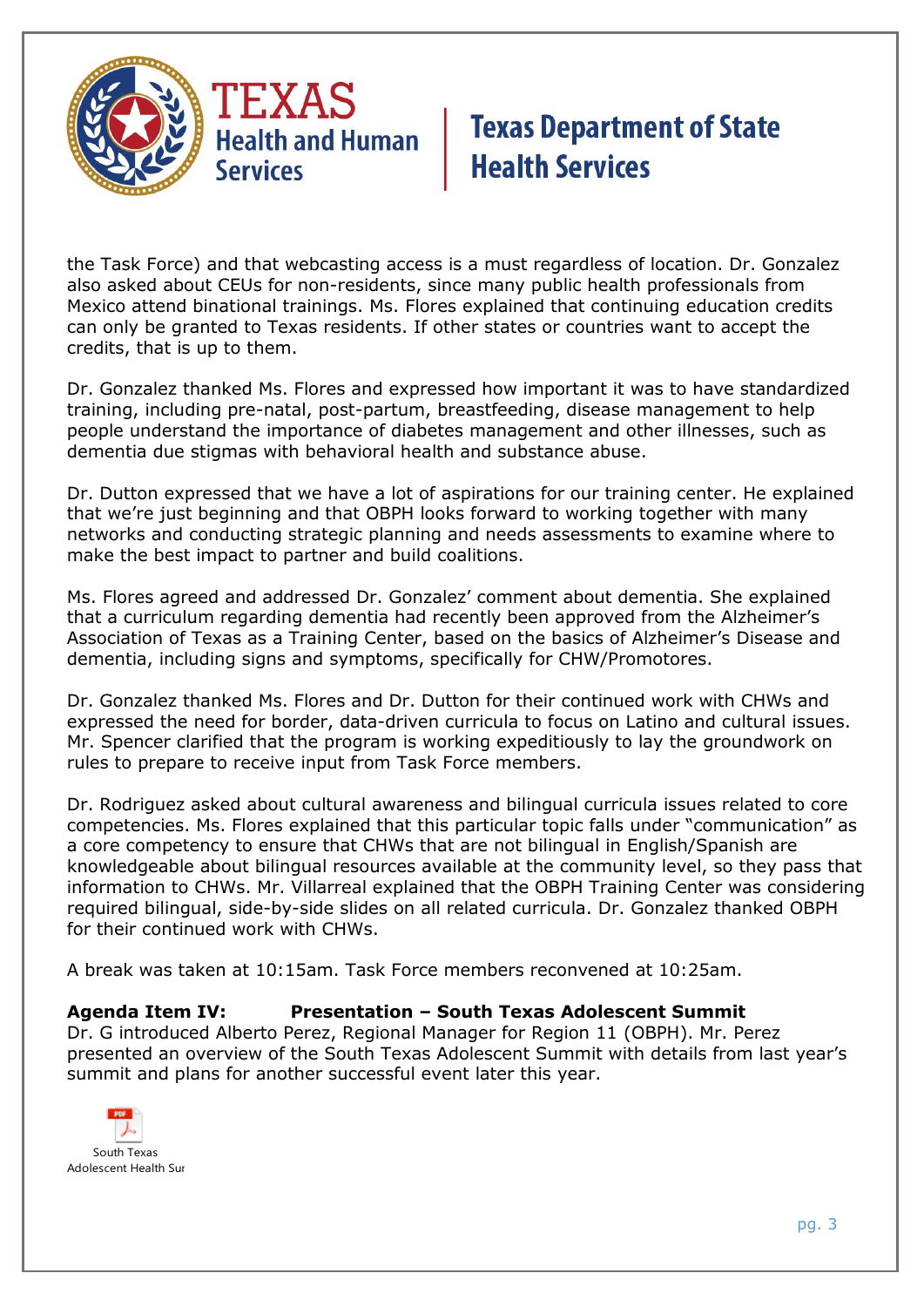

### **Agenda Item V: Presentation – Legislative Update**

Dr. Gonzalez thanked Daniel Esparza and Elsa Garza from Senator Lucio's office and Representative Guerra's staff, including Julian Whitacre, for their work in highlighting critical issues on the border.

Daniel Esparza introduced himself and expressed Senator Lucio's regrets for not being able to attend the meeting. He also thanked Mr. Olivarez and Dr. Gonzalez for their assistance throughout the legislative season.

As staff architect, helped Senator Lucio introduce nine bills due to their involvement with the Task Force. He explained that all nine bills initially passed in the Senate, seven of which resulted from Task Force work. From there, three bills were heard while others were held up in the political process. He thanked Commissioner Hellerstedt, state agencies and encouraged the Task Force to continue to develop ways to accomplish efforts within the existing framework and statutory structure.

He acknowledged Mr. Olivarez' valiancy in explaining to legislators how prevention is the key to public health, as opposed to reaction. He expressed how the border region needs a different level of leadership so that we don't sit and wait for legislative action to fill a need. He continued with comments on the need to prevent disease and, in doing so, saving the state hundreds of thousands of dollars, and the value of human lives to continue improving Texas' response to community health crises, expressing that this legislative session was a good starting point. He also asked Task Force Members, on behalf of Senator Lucio, to build on established relationships, collaborations and existing efforts within their structure to positively transform the border and thanked members for their dedication. He also provided details on the three bills, especially the one that past, SB 1312.

Mr. Julian Whitaker from Representative Guerra's office also thanked Task Force members for their work and support during the 2019 legislative session.

Ms. Elsa Garza, from Senator Lucio's office, referenced the Task Force Legislative Report, expressing that language from Goal A's Environmental Health Priority (page 12 of the report) included language within SB 1312.

Dr. Gonzalez asked if members had questions or comments.

Mr. Olivarez acknowledged all members and Senator Lucio's and Representative Guerra's staff for their long hours of dedication to move border-related bills forward within the legislative process. He also stated his personal observation of how the Task Force efforts laid a foundation within a relatively short amount of time to establish groundwork, which produced bills that went through the last moments of both the House and Senate floor, going further than most bills submitted in session this year. This was a huge success. The next challenge is to educate the interior of the state. They need to understand that the immigration issue is not just a border issue. Immigrants may end up in every Texas county and in other states. We must properly inform and educate them on binational and borderrelated issues that will transcend the border and impact public health, safety and security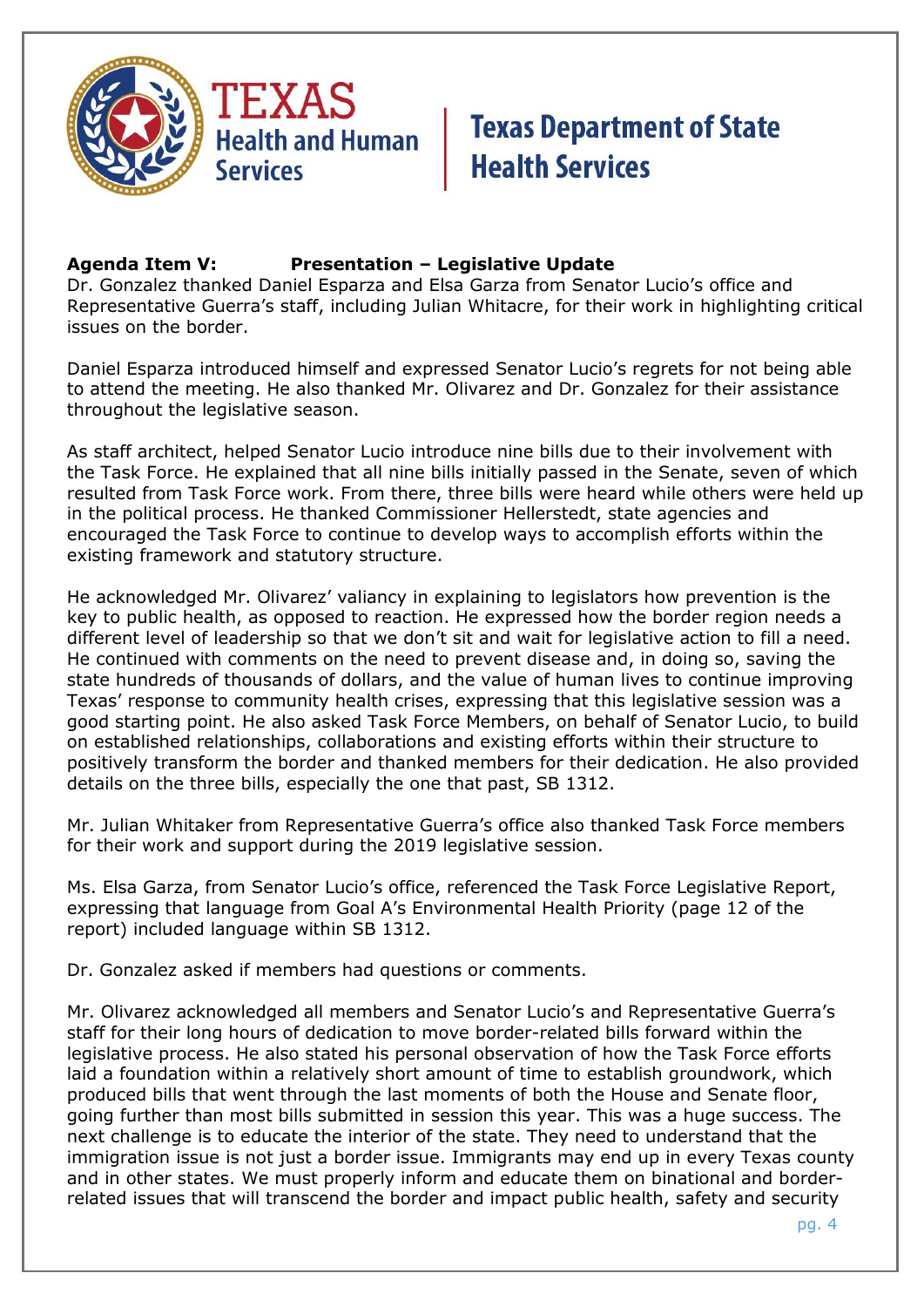

for the entire state. Furthermore, we need to support Commissioner Hellerstedt and bring more solutions than problems. He was instrumental in convening his counterparts at the upcoming Binational Health Commission meeting that will take place in San Diego, CA two weeks from now. We, as a Task Force, must support him to represent the entire border from California to Texas. We must not give up on our recommendations, especially the response component, infectious disease and Border Epidemiological Surveillance Teams (BEST program). He closed by thanking Task Force members and staff members of Senator Lucio and Representative Guerra.

Dr. Gonzalez thanked Mr. Olivarez, legislative and DSHS staff for their efforts. He also addressed the importance of collaboration with our federal partners, realizing that the immigration issue will reach other cities and states, including Houston, Chicago, New York, Miami, New Jersey, Oregon, Seattle, Washington. These are cities that have been mentioned to me. Are we doing what we can to rule out TB, measles, mumps, typhus, etc. Our local efforts will impact beyond the border region. We need to sit with Dr. Dutton and start preparing now for the next legislative efforts. He mentioned how we can work with Commissioner Gruber's staff to be resilient and continue to work on our mission.

Mr. Olivarez proposed that we immediately take on these challenges and reassess how we can adjust or add to them so that we have a very clear plan of action. This will allow us to prepare the required reports and take this to the next level. This should be in place by the December meeting.

Mr. Josh Ramirez mentioned that we should not let go of our past but also move forward with new processes and next steps and embrace new challenges as well.

Dr. Dutton spoke about what can be implemented at the state level that is quite feasible. Dr. Gonzalez asked if Commissioner Gruber had anything to add.

Commissioner Gruber thanked Task Force members for their support, especially during the legislative session. The Task Force provided important input. He also mentioned that goals, such as the response teams, were consistent with agency goals regarding disaster response or sub-disaster response. One specific mission is to pair up regions and recognize that any region, city or county may reach a point where they don't have enough resources in the midst of recover and response. Therefore, we've paired up sister regions to plan and exercise together. In that particular bill, we may not require additional resources, since that is the nature of preparedness and response. There are other bills that require more thought to ensure that we propose initiatives that improve public health in the border region.

Mr. Daniel Esparza expressed how "outside the box" thinking may create successful state and local interventions. We can marry them with statutory programs to address issues administratively. We should learn how to rewrite bills that fit the mission of the agency and build the statutory mission and purpose to provide a better state response to the bills and recommendations that are being developed.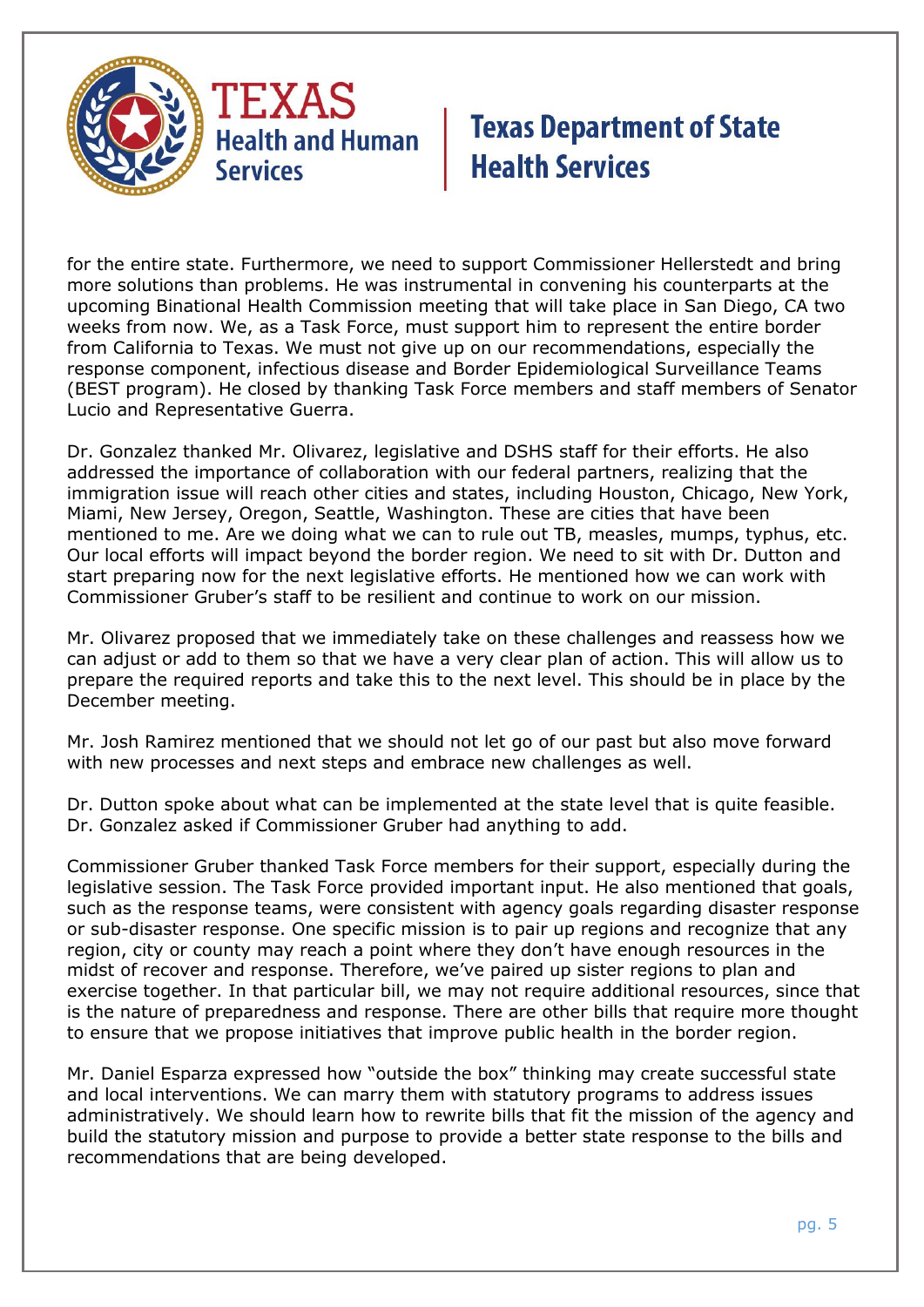

Commissioner Gruber mentioned that we'll continue to work to ensure contact with federal officials when appropriate so that we compliment the medical component. Mr. Olivarez commented that Task Force members should also keep in mind that there is a lot of misinformation regarding the concept of a border health task force. Considering the current political environment, we should educate others in a proactive manner, not a reactive manner, to inform how border public health safety and security impacts the rest of our state.

**Agenda Item VI: Lunch** commenced at 11:20 a.m.

### **Agenda Item VII: Updates of TFBHO Maternal and Child Health Priority Recommendations Objectives and Action Plan**

Dr. Gonzalez reconvened the meeting and asked Mr. Perez to resume his presentation with Dr. Prot's input on the Adolescent Health Survey, which included medical societies and other partners. Mr. Olivarez and Dr. Gonzales spoke of expanding the survey to gather more data and include other medical professionals. Mr. Perez also informed members about changes to data collection during Operation Lone Star (OLS) 2019. Texas A&M is planning on providing tele-counseling services at future OLS events.

Dr. Gonzalez mentioned his conversations with Drs. Prot and Ringsdorf regarding Maternal and Child Health including stress pregnancies, especially with young mothers. He also mentioned the rising sexually transmitted infection rates, prenatal care and postpartum care.

Dr. Rodriguez commented about the importance of this issue, especially when one considers how the border region was affected by the Zika Virus. He also spoke of the issue that runs parallel with it, which is that of tire disposal, since water in tires exacerbates mosquito proliferation, which lead to mosquito-borne illnesses.

### **Agenda Item VIII: Workgroup Action Plan Updates**

Dr. Gonzalez asked Task Force members input if they had comments any of the other public health priorities:

Environmental Health

Mr. Olivarez spoke of the waiver regarding insecticide applications and how it may require implementation of related trainings and licensures for mosquito application. Mr. Ramirez spoke about how crucial this was, especially during a public health emergency. Dr. Ramirez suggested that research take place to ensure next steps are in line with other agencies, such as the Texas Commission on Environmental Quality (TCEQ), etc.

Dr. Gonzalez encourage members to work together with OBPH in analyzing SB 1312. He also mentioned getting ahead by considering resistance to certain insecticides. Mr. Olivarez mentioned the recent State of Texas Active Response to Zika and how initial findings showed that about 65% of mosquitoes showed resistance to certain insecticides. He explained that the Texas Department of Agriculture controls the licensing portion of the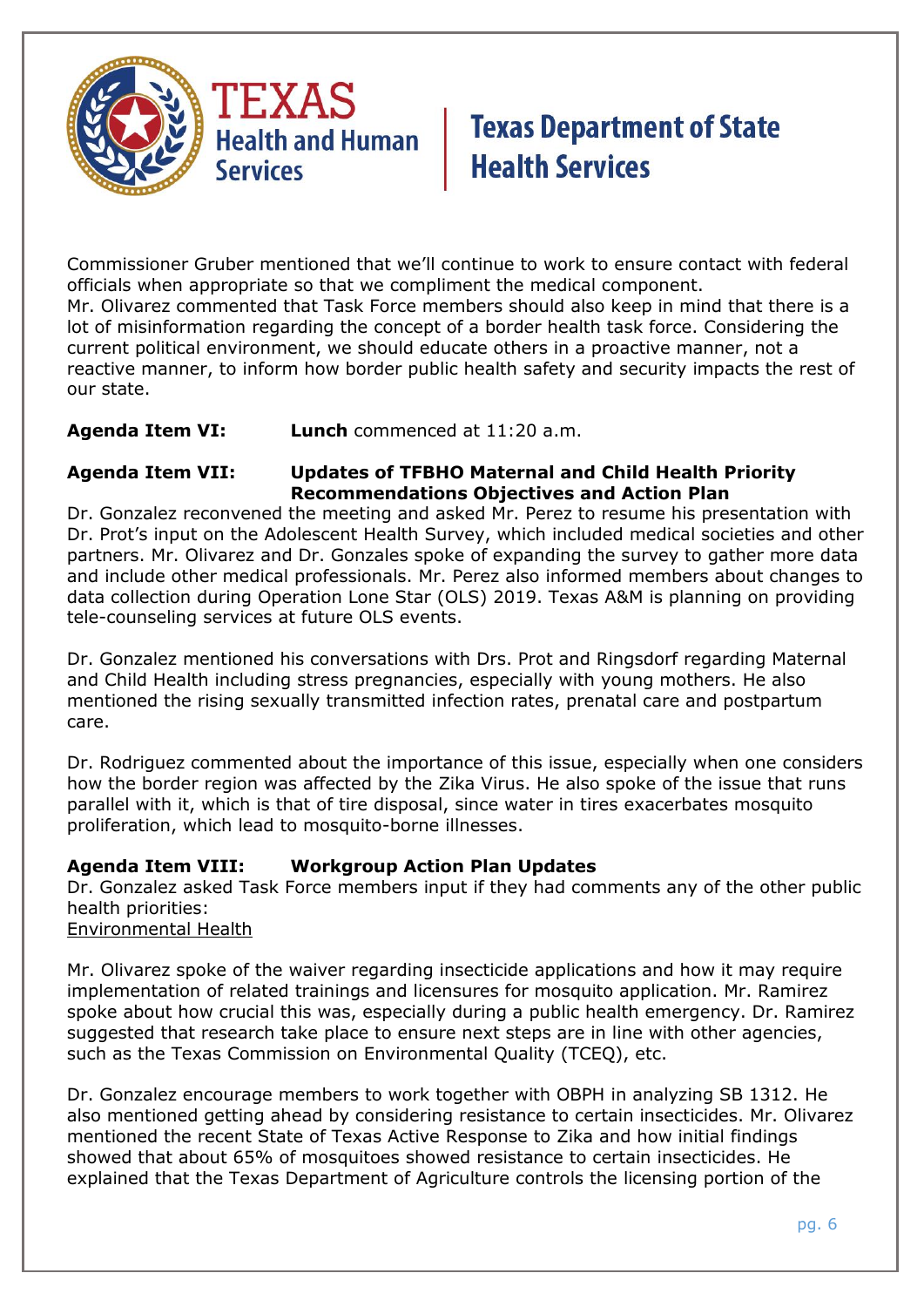

issue and while TCEQ handles others. He, Mr. Kotsatos, Dr. Rodriguez and Mr. Ramirez expressed that it will be crucial to work with other agencies to ensure success.

Dr. Dutton commented on the vector-related efforts with UTRGV and the expansion of the Laboratory and Infectious Disease Surveillance (LIDS) Program.

#### Communicable Diseases

Dr. Gonzalez mentioned that this priority was being led by Dr. Prot. Mr. Olivarez mentioned there he was part of that work group and that he had briefly spoken to Dr. Prot but felt it could be covered at the next meeting.

Dr. Dutton spoke of OBPH submitting a grant application for expanding the Border Infectious Disease Surveillance Program. Region 9/10 has an existing program that we'd like to expand to the other border regions due to renewed funding. It could enhance different positions regarding environmental and infectious disease surveillance, including a binational component.

#### Chronic Diseases

Dr. Gonzalez expressed that he's worked with Dr. Prot and other members on this priority. He expressed that degenerative diseases weren't being addressed in our initial report. There are cultural and genetic factors that we can discuss to integrate with new border-centric data, including behavioral health elements.

Dr. Rodriguez mentioned that he sees more dialysis centers than I see Stripes, a local convenient store chain, which is extremely concerning. We must elaborate on this issue moving forward.

Dr. Dutton also mentioned issues on this priority topic related to the grant and other sources of funding to improve public health in the border region.

#### Border Public Health Infrastructure

Dr. Gonzalez mentioned that there were some bills introduced based on this topic. We'll have to take appropriate preventive action on this topic.

Mr. Olivarez spoke on the issue of expanding lab capacity and moving forward with that assessment, that some legislators were interested in the matter, but time simply ran out. However, he thanked many DSHS staff for stepping up to the plate to strengthen and develop lab capacity border-wide.

Ms. Imelda Garcia, Associate Commissioner of Laboratory and Infectious Disease Services, spoke of the Epidemiology and Laboratory Capacity grant application that is still in process. We hope to announce later this summer on where we are in that process. She mentioned that funds to improve the state public health lab in Harlingen were approved, which should benefit the south Texas border. There are plans to build an additional room for bio-safety level III incidents, which should improve TB capacity. There are also plans to increase staff to help handle the increased volume to support local health departments. We'll be working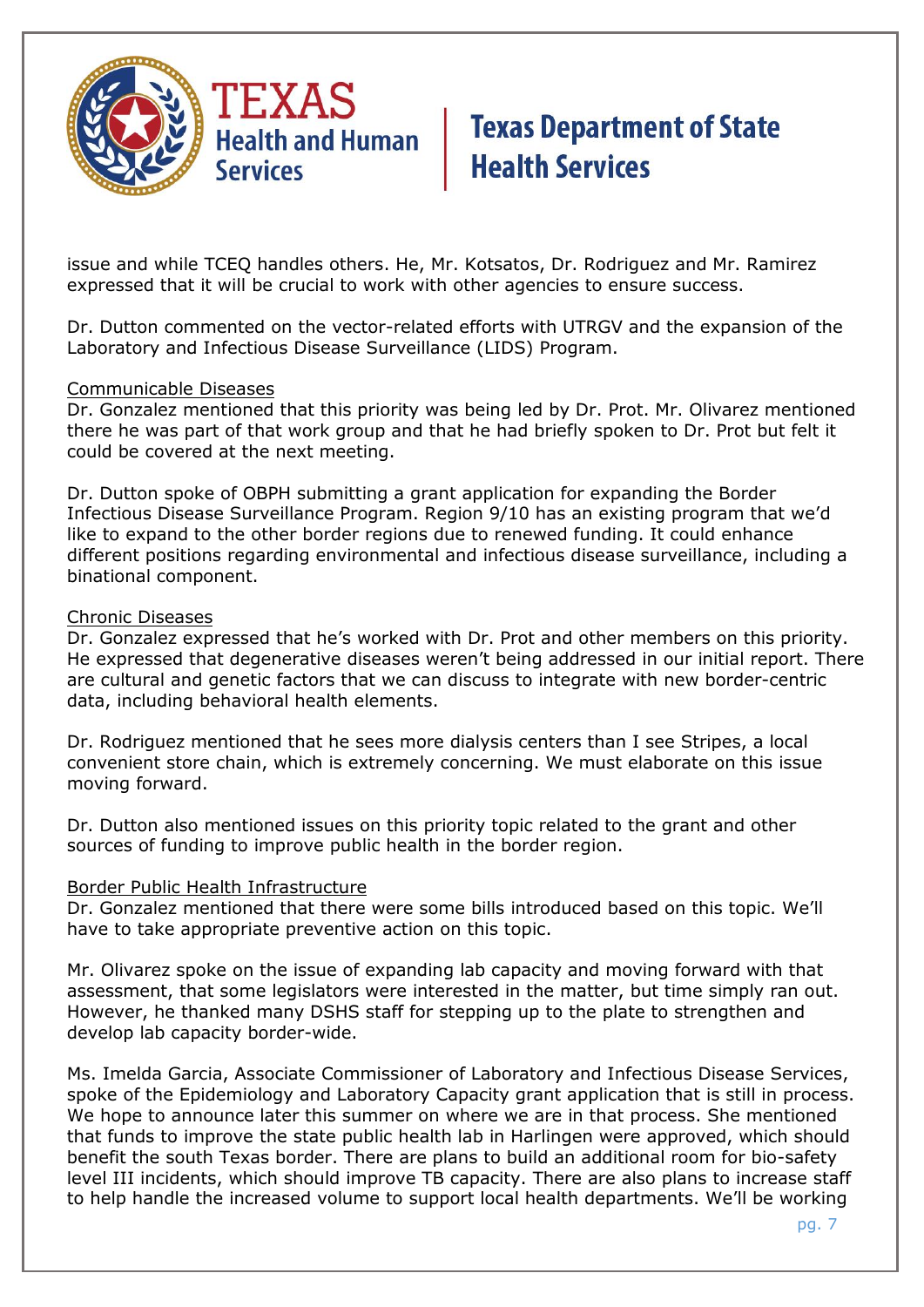

with Mr. Gruber and Dr. Dutton to complete a lab assessment to improve border lab capacity.

Mr. Olivarez thanked Ms. Garcia, Commissioner Hellerstedt and the DSHS Executive Team for their work and expressed his gratitude for the improvement in resources, accessibility and communication within the last year as a result of this Task Force.

Dr. Rodriguez asked if there were any alignments that had to occur to help her with the assessment. She stated that continued communication was critical to pinpoint the stress point along the border to address them appropriately. While Task Force meetings are a good venue to discuss such issues, don't wait to communicate related concerns so that we continue to move forward with this goal, whether it be about a particular disease response or an outbreak. We'll always to what we can to make our teams available. We'll continue to work with you all on the development of the survey relating to the assessment to ensure we're asking the right questions to produce a true assessment of needs in the border region. For example, we might prioritize differently than that of what locals consider a priority, so we'll continue to collaborate. Dr. Rodriguez thanked her for her time and dedication.

Dr. Gonzalez thanked everyone for their continued diligence in improving capacity.

#### **Agenda Item IX: Timelines, Next Steps, Announcements**

Task Force members suggested that February 20, 2020 be considered for the first Task Force meeting for 1½ days. They requested that Mr. John Villarreal send e-mails to Task Force members to secure all meeting dates for 2020.

Mr. Olivarez referenced the possibility of meeting in other locations understanding the web capacity issue. Mrs. Francesca Kupper noted that the issue was one of equipment and vendors as well but will explore the possibility.

Dr. Gonzalez asked members if there were any topics that needed to be addressed at the next meeting in September, including administrative rules in lieu of legislation. Mr. Olivarez agreed and expressed the potential to handle priority recommendations creatively and collaboratively to accomplish common goals and not wait for legislative action. Mr. Olivarez also suggested that we put Drs. Prot and Ringsdorf reports back on the agenda.

Mrs. Kupper mentioned the previously agreed upon workplans and expressed the idea of a report back from Operation Lone Star, the CHW/Promotores Conference, and Adolescent Summit since they would have concluded by the next meeting.

Dr. Rodriguez also mentioned the classification of local health departments and used the example of codified employee positions, such as that of a librarian, as opposed to a public health position. It's a conversation we should have to make efforts to move public health forward.